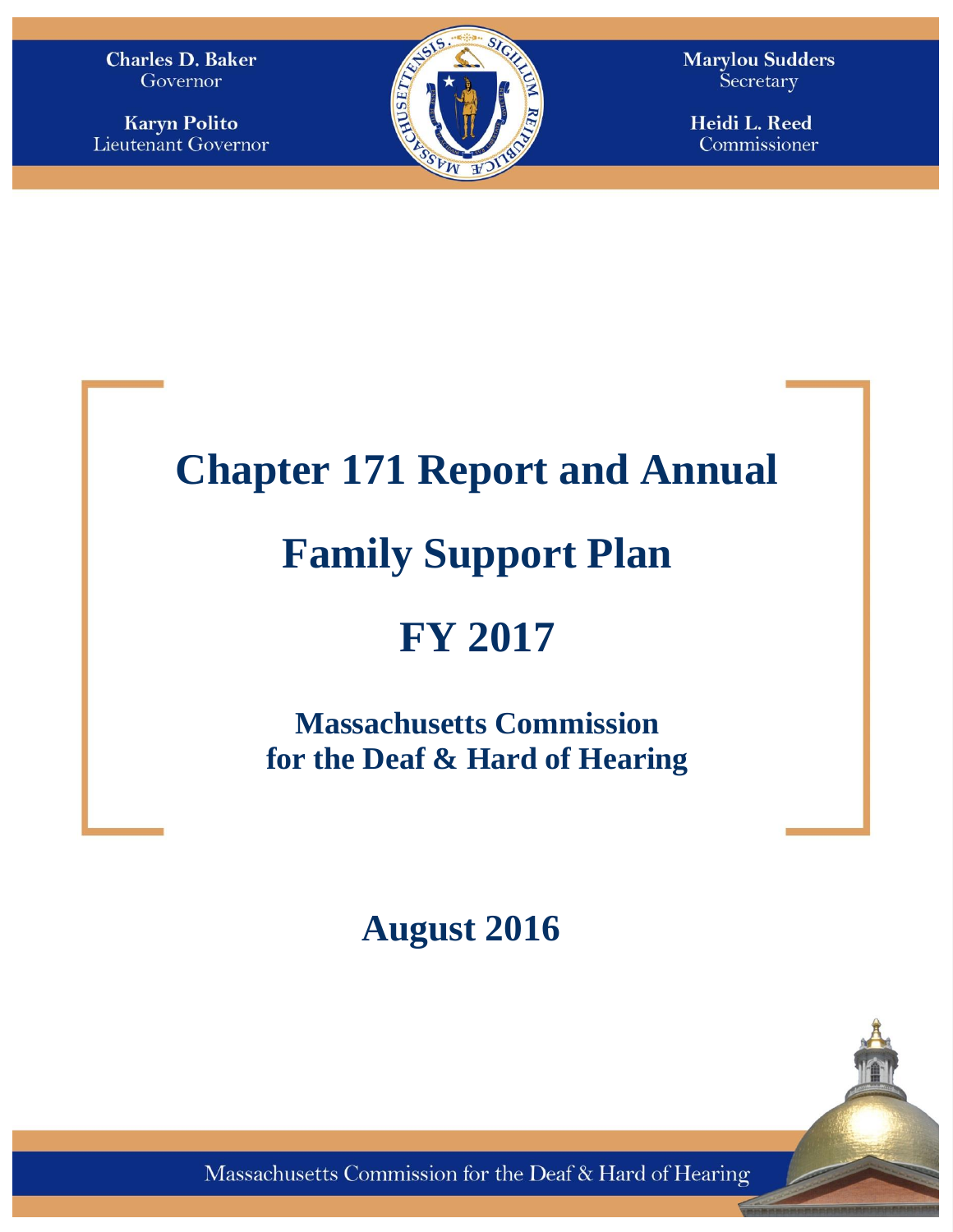### **MASSACHUSETTS COMMISSION ON DEAF AND HARD OF HEARING Annual Family Support Plan Report – FY17**

## **OVERVIEW OF FAMILY SUPPORT**

MCDHH defines "family support" as those services offered by the Commission within its statutory mandate and subject to legislative appropriation that provide assistance, education, training, and planning to the families of deaf and hard of hearing residents of the Commonwealth, as the term "families" is defined in Chapter 171 of the Acts of 2002.

MCDHH has four components that currently provide a number of family support services:

## **1. Case Management Services**

#### **Children's Specialists**

MCDHH has Children's Specialists which provide services to families statewide. They help families identify needs and assist them in working with other agencies for the betterment of their children. They also consult with, or provide training to, other agencies about the special needs of children who are deaf or have hearing loss.

The department also provides:

- Cross-agency case coordination
- Crisis intervention (including assistance on the protection phase of abuse cases)
- Specialized information and referrals regarding communication access and services available to deaf, late-deafened and hard of hearing people and families
- Client needs assessment by specialized, bilingual staff
- Client plan development (cross-agency)
- Individual case work (intensive, complex cases)
- Chapter 688 transitional case management
- Personal counseling (bilingual staff)
- Development of resources and natural support systems
- Outreach/case finding
- Individual consumer education
- Certification services
- Case management for 'gap' populations, such as visually disabled, deaf/hard of hearing persons, less-than-severely mentally ill, deaf/hard of hearing persons, uneducated deaf/hard of hearing persons, or immigrants

### **2. Interpreter/CART Referral Services**

MCDHH also administers the Interpreter and CART (Communication Access Real Time) Referral Services. These services are vital to deaf and hard of hearing families because they provide communication access for deaf and hard of hearing children and adults in a variety of public settings.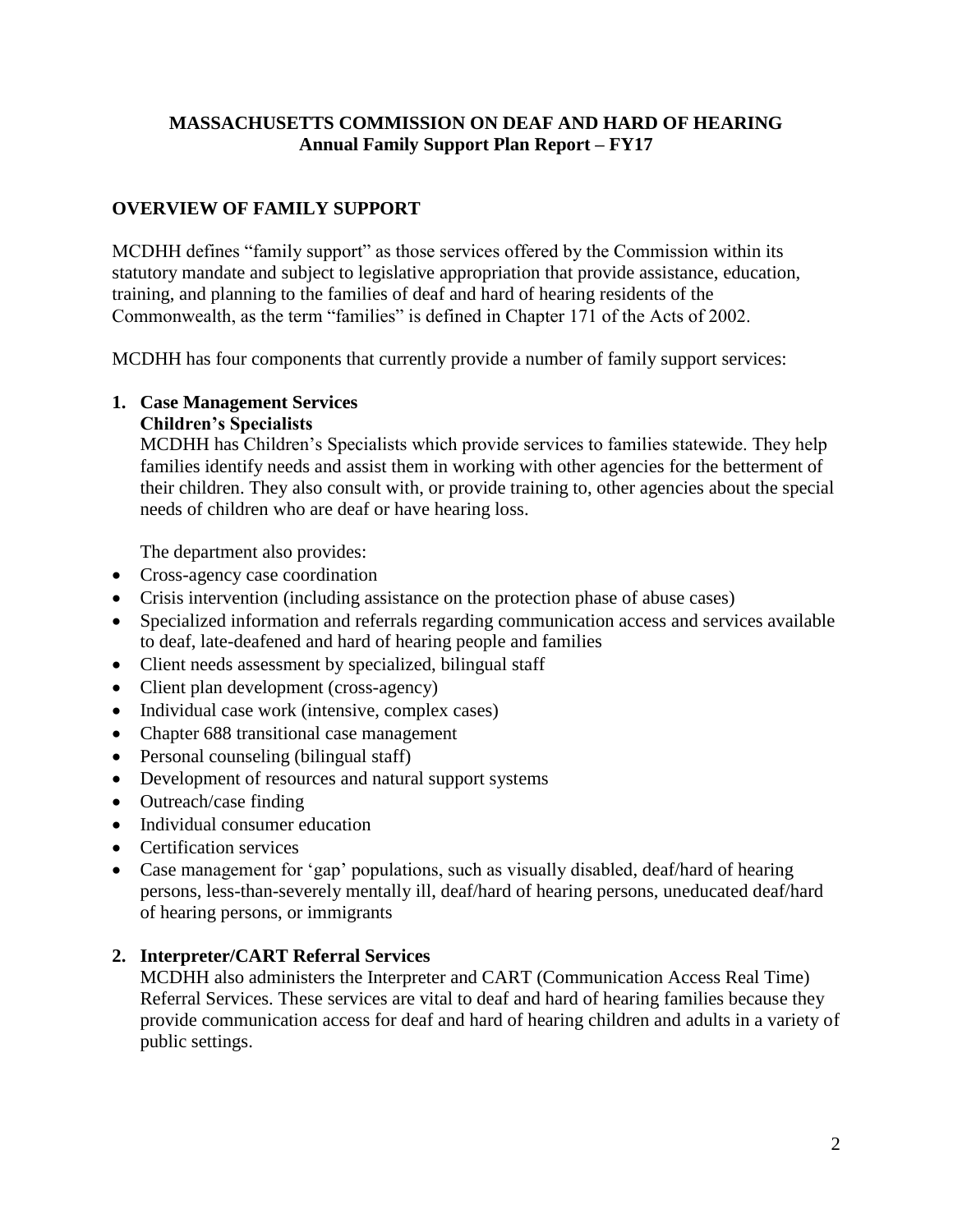## **3. Communication Access, Training, and Technology Services (CATTS)**

- Provides public education on all issues related to hearing loss
- Provides free communication accessibility training and technical assistance to state agencies, other public entities, and private entities seeking to ensure compliance with the relevant provisions of the Americans with Disabilities Act (ADA).
- Provides general information related to the needs and services of Deaf, late deafened and hard of hearing people

## **4. Independent Living Programs**

MCDHH contracts with Independent Living Programs throughout the Commonwealth of Massachusetts to provide the following services to deaf and hard of hearing people and their families:

- Skills training
- Self-advocacy training
- Peer mentoring/counseling
- Alternative support and recreational services
- Topical workshops for consumer education and advocacy

## **PROCESS FOR OBTAINING "SUBSTANTIAL CONSULTATION" FROM FAMILIES REGARDING FLEXIBLE SUPPORT NEEDS**

MCDHH makes use of the following mechanisms to gather information from deaf and hard of hearing people and their families about their support needs:

- Issues and concerns are discussed at Statewide Advisory Council (SAC) meetings on a regular basis as well as through ongoing meetings with DHILS providers. Parents are represented on MCDHH's Statewide Advisory Council.
- Parents serve and provide input as members of the Legislative Task Force, a subcommittee of the MCDHH Statewide Advisory Council.
- Ongoing individual conversations and consultations with families utilizing MCDHH programs and services.
- Ongoing information gathered by Case Management staff and Independent Living Services program staff.
- Children's Specialists and other staff attend various state and private meetings and workgroups with agencies including DMH, DPH, DTA, DCF, DDS and CBHI and obtain information regarding what is happening with families in the community.

## **FOCUS AREAS**

**I. Family Empowerment**

## *Ongoing Activities:*

• MCDHH Case Managers and IL Specialists in Deaf/Hard of Hearing Independent Living Skills Programs (DHILS) programs throughout the Commonwealth continue to work closely with Deaf and Hard of Hearing consumers and their families to empower them by providing them with training and supports in order to develop their Independent Living Skills.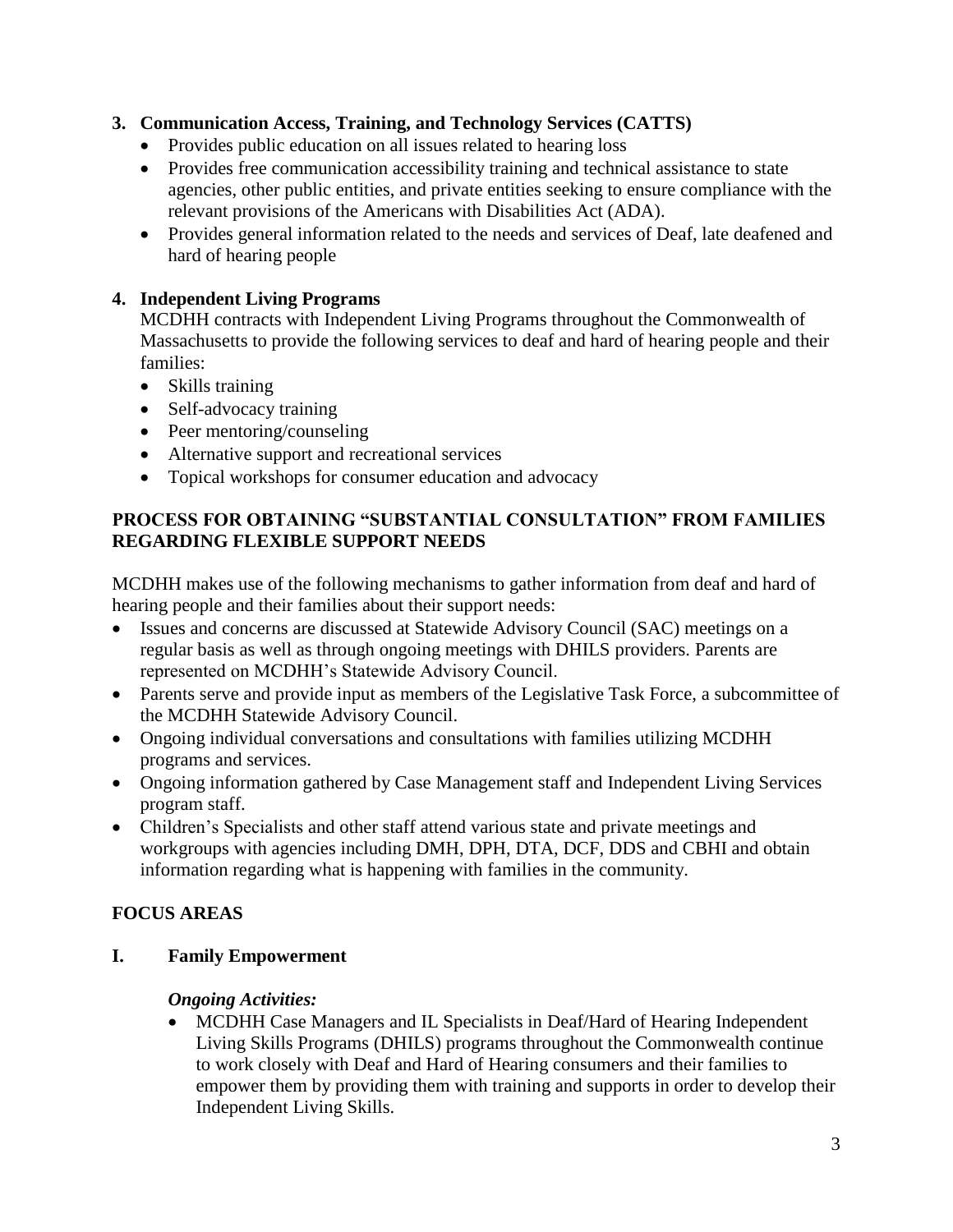- DHILS continue to provide information and support on parenting skills to families with Deaf or hard of hearing children.
- MCDHH continues to participate in at least two Town Meetings annually. Town Meetings are hosted by local community agencies statewide and are an important means of collecting information regarding questions and concerns from our constituents regarding current legislation, changes in service delivery, and local information and resources which have an impact on residents.

## **II. Family Leadership**

## *Ongoing Activities:*

- Children's Specialists attend many of the IEP meetings with the parents to provide advocacy and training regarding the rights of their deaf and hard of hearing children.
- Children's Specialists will continue to provide information on the IEP process and the rights of parents.
- Case Managers and Children's Specialists will provide information on Chapter 171 to families.

## **III. Family Support Resources and Funding**

## *Ongoing Activities:*

- MCDHH will continue to provide information to families on MRC's Assistive Technology Loan Program (Money and/or Equipment).
- MCDHH will continue to provide training in the public school systems on making classroom and curriculum accessible to Deaf and Hard of Hearing students according to IDEA and the National Guidelines for Deaf and Hard of Hearing.

## **IV. Accessing Services and Supports**

## *Ongoing Activities:*

- MCDHH's Communications Access, Training and Technology Services Department (CATTS) continues to provide public education on all issues related to hearing loss. In particular, CATTS conducts extensive public outreach targeted to providing free communications accessibility training.
- The Case Management Services Department and CATTS Department work collaboratively to do outreach to historically underserved regions by actively participating in community events sponsored by diverse population groups.
- MCDHH will continue to submit articles to the Deaf Community News and other consumer –run publications to connect readers with new initiatives at MCDHH and encourage family involvement
- MCDHH will continue to provide resources and information to families.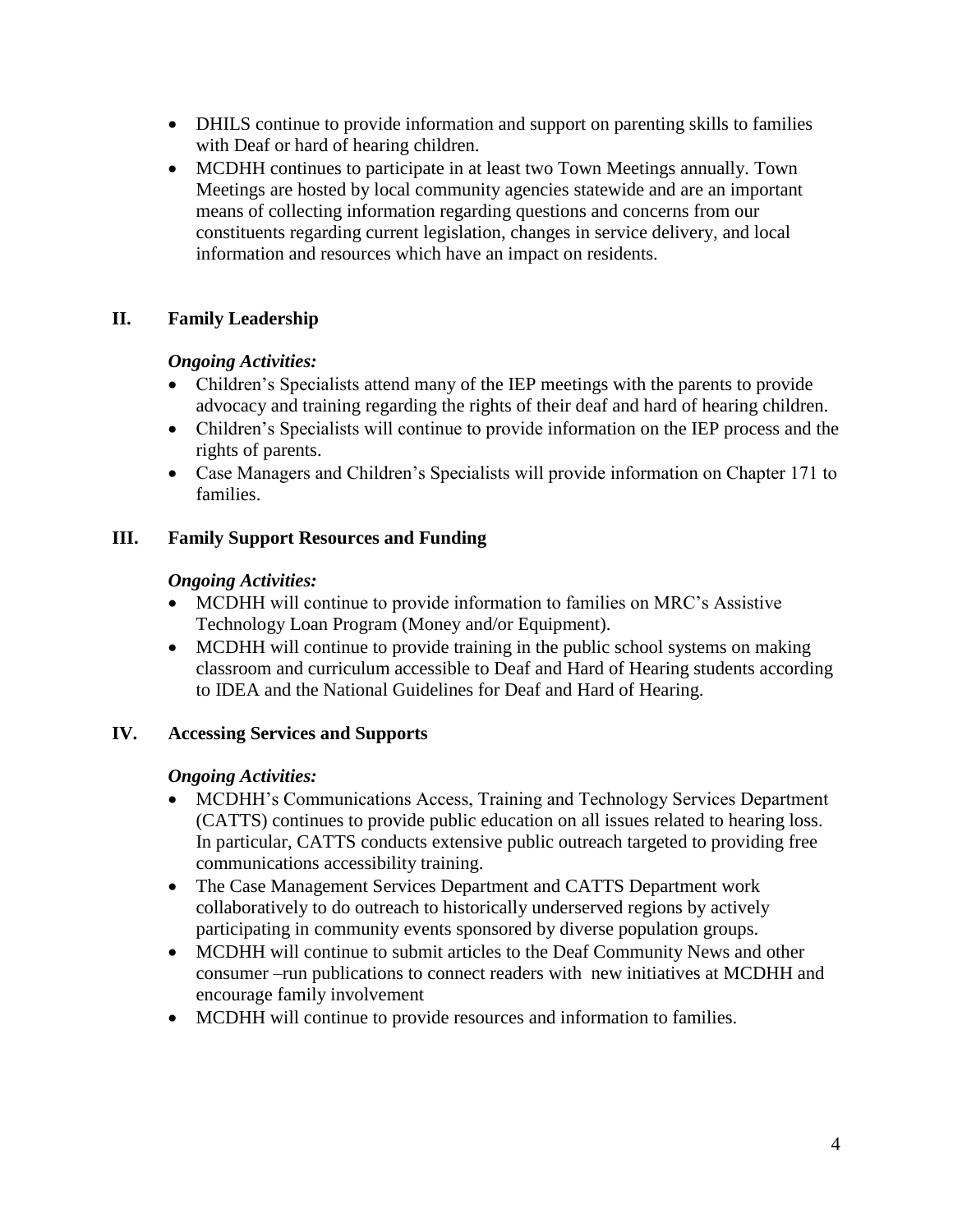### **Culturally Competent Outreach and Support**

### *Ongoing Activities:*

- MCDHH continues to identify and utilize resources for case managers to access foreign language interpreters to facilitate communication between signing/English speaking staff and parents and families who speak a different language, in accordance with the agency's Language Access Plan.
- MCDHH staff attend conferences statewide for outreach and support services.

### **V. Interagency Collaborations**

#### *Ongoing Activities:*

### **Department of Elementary and Secondary Education:**

- Improve the quality of teacher sign language communication through use of the Sign Language Proficiency Interview (SLPI) as a condition of employment among teachers working with Deaf and Hard of Hearing children;
- Improve the quality of sign language interpreting by educational interpreters through use of the Educational Interpreter Performance Assessment (EIPA) as a condition of employment among interpreters working with Deaf and Hard of Hearing children;

### **Department of Children & Families:**

- MOU in place for cross training and case collaboration for both agencies;
- Improving and or developing new policies and procedures for obtaining and using qualified interpreters;

#### **Department of Public Health/Bureau of Substance Abuse Services**

- Continue the ISA between MCDHH and the MA Department of Public Health (DPH) in which MCDHH allocates annual funding for communication access for Deaf people who need to substance abuse prevention and treatment programs.
- Begin implementation of SBIRT DVD in ASL (Screening, Brief Intervention, Referral to Treatment) approach to be used in the DHILS programs statewide.

### **Department of Public Health/Early Intervention Program**

 MCDHH is a mandated member of the Department of Public Health's Newborn Hearing Screening Council, which allows both agencies to work more closely with providers to improve identification of and service delivery for families with Deaf or hard of hearing children. As a result, families of Deaf/hard of hearing children receive information and referral to services as soon as there is identification of a hearing loss.

### **Department of Mental Health**

• MCDHH works very closely with DMH for ongoing collaboration, cross-agency training and technical assistance to improve services for Deaf/hard of hearing individuals. This includes working on the Children's Behavioral Health Initiative to